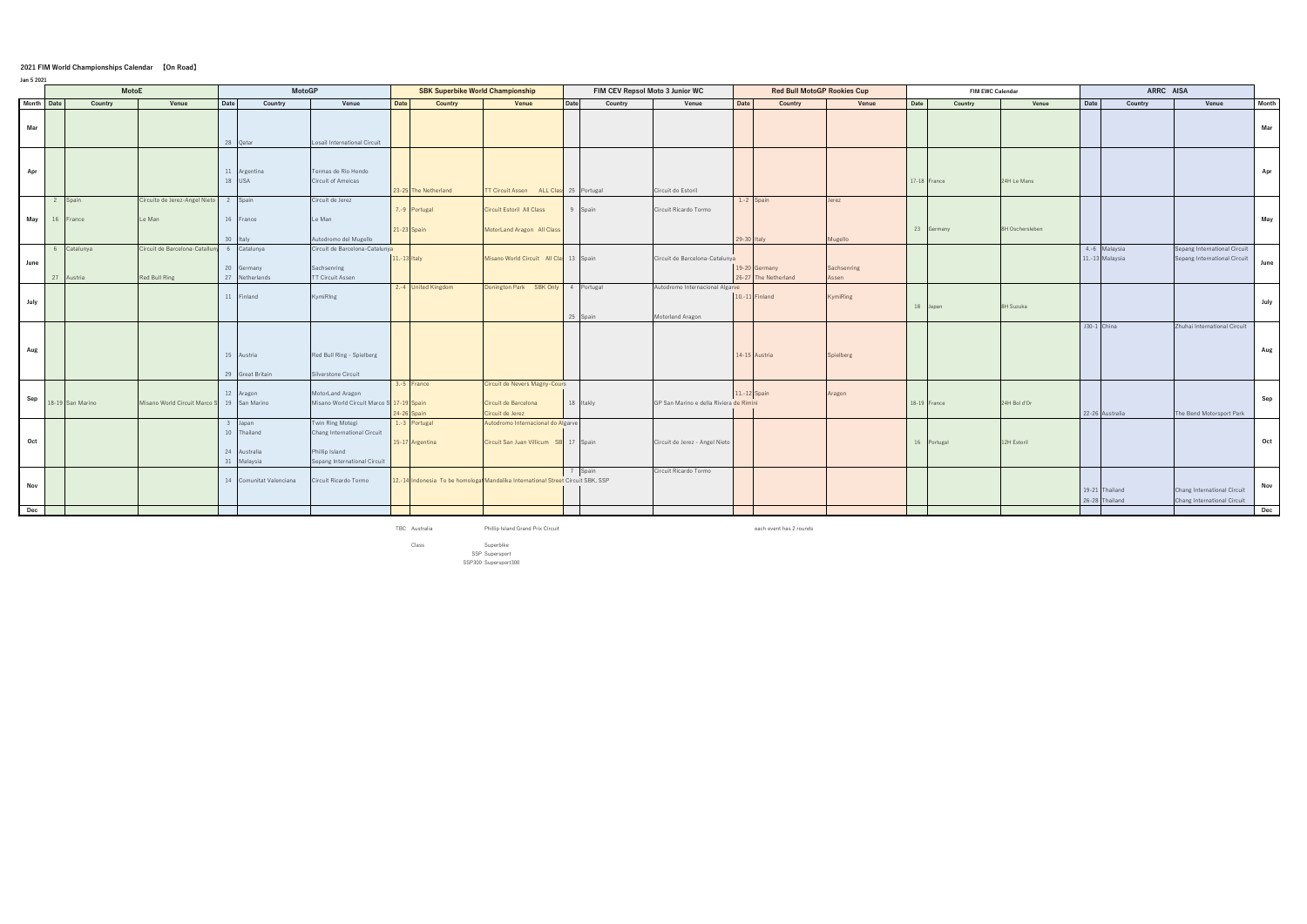## 2021FIM世界選手権レースカレンダー【オンロード】

|                 |                      | MotoE ワールドカップ        |                   |   |                                                      | 世界選手権グランプリ                                          |   |                                       | スーパーバイク世界選手権                                |       |                    | Moto3ジュニア世界選手権 |          |                         | レッドブル MotoGPルーキーズカップ |       |            | 世界耐久選手権        |                      |                            | ARRC アジアロードレース           |                            |
|-----------------|----------------------|----------------------|-------------------|---|------------------------------------------------------|-----------------------------------------------------|---|---------------------------------------|---------------------------------------------|-------|--------------------|----------------|----------|-------------------------|----------------------|-------|------------|----------------|----------------------|----------------------------|--------------------------|----------------------------|
| 月日              |                      | 開催国                  | 会場                | 日 | 開催国                                                  | 会場                                                  | 日 | 開催国                                   | 会場                                          | - 8 I | 開催国                | 会場             | <b>B</b> | 開催国                     | 会場                   | 8 I   | 開催国        | 会場             | - 8 - 1              | 開催国                        | 会場                       | 月                          |
| 3月              |                      |                      |                   |   | 28 カタール                                              | ロサイル国際サーキット                                         |   |                                       |                                             |       |                    |                |          |                         |                      |       |            |                |                      |                            |                          | $\overline{\phantom{a}}$ 3 |
| 4月              |                      |                      |                   |   | 11 アルゼンチン<br>18 アメリカ                                 | リオ・ホンド<br>サーキット・オブ・アメリカ                             |   | 23-25 オランダ                            | アッセン 全クラス                                   |       | 25 ポルトガル           | エストリル          |          |                         |                      |       | 17-18 フランス | 24時間 ルマン       |                      |                            |                          | $\overline{4}$             |
|                 | 2 スペイン<br>5月 16 フランス |                      | ヘレス<br>ル・マン       |   | 2 スペイン<br>16 フランス<br>30 イタリア                         | ヘレス<br>ル・マン<br>ムジェロ                                 |   | 7.-9 ポルトガル<br>21-23 スペイン              | エストリル 全クラス<br>モーターランドアラゴン 全クラス              |       | 9 スペイン             | サーキット・リカルド・トルモ |          | 1.-2 スペイン<br>29-30 イタリア | ヘレス<br>ムジェロ          |       | 23 ドイツ     | 8時間 オスチャースレーベン |                      |                            |                          | $5^{\circ}$                |
| 6月              |                      | 6 カタルニア<br>27 オーストリア | バルセロナ<br>レッドブルリンク |   | 6 カタルニア<br>20 ドイツ<br>27 オランダ                         | バルセロナ<br>ザクセンリンク<br>アッセン                            |   | 11.-13 イタリア                           | ミサノ<br>全クラス                                 |       | 13 スペイン            | バルセロナ          |          | 19-20 ドイツ<br>26-27 オランダ | ザクセンリンク<br>アッセン      |       |            |                |                      | 4.-6 マレーシア<br>11.-13 マレーシア | セパン<br>セパン               | $6\overline{6}$            |
| 7月              |                      |                      |                   |   | 11 フィンランド                                            | キミリンク                                               |   | 2.-4 イギリス                             | ドニントンパーク SBKのみ                              |       | 4 ポルトガル<br>25 スペイン | アルガーブ<br>アラゴン  |          | 10.-11 フィンランド           | キミリンク                | 18 日本 |            | 8時間 鈴鹿サーキット    |                      |                            |                          | $\overline{7}$             |
| 8月              |                      |                      |                   |   | 15 オーストリア<br>29 イギリス                                 | レッドブルリンク<br>シルバーストーン                                |   |                                       |                                             |       |                    |                |          | 14-15 オーストリア            | スピルバーグ               |       |            |                | J30-1 中国             |                            | 珠海サーキット                  | 8 <sup>1</sup>             |
|                 |                      | 9月 18-19 サンマリノ       | ミサノ               |   | 12 アラゴン<br>19 サンマリノ                                  | モーターランドアラゴン<br>ミサノ                                  |   | 3.-5 フランス<br>17-19 スペイン<br>24-26 スペイン | マグニーコア 全クラス<br>バルセロナ 全クラス<br>ヘレス 全クラス       |       | 18 イタリア            | リミニ            |          | 11.-12 スペイン             | アラゴン                 |       | 18-19 フランス | 24時間 ボルドー      |                      | 23-26 オーストラリア              | ベンドモータースポーツパーク           | 9                          |
| 10月             |                      |                      |                   |   | 3 日本<br>$10$ $\frac{1}{2}$<br>24 オーストラリア<br>31 マレーシア | ツインリンクもてぎ<br>チャン国際サーキット<br>フィリップアイランド<br>セパン国際サーキット |   | 1.-3 ポルトガル<br>15-17 アルゼンチン            | アルガーブ 全クラス<br>サンファン ヴィリカム SBK,SSP 17 スペイン   |       |                    | ヘレス            |          |                         |                      |       | 16 ポルトガル   | 12時間 エストリル     |                      |                            |                          | 10                         |
| 11 <sub>7</sub> |                      |                      |                   |   | 14 バレンシア                                             | バレンシアサーキット                                          |   |                                       | 12.-14 インドネシア 公認待 マンダリカ国際ストリートサーキット SBK,SSP |       | 7 スペイン             | サーキット・リカルド・トルモ |          |                         |                      |       |            |                | 19-21 タイ<br>26-28 タイ |                            | チャン国際サーキット<br>チャン国際サーキット | 11                         |
| 12月             |                      |                      |                   |   |                                                      |                                                     |   |                                       |                                             |       |                    |                |          |                         |                      |       |            |                |                      |                            |                          | <b>12</b>                  |

未定 オーストラリア フィリップアイランド<br>SBK<br>SSP<br>SSP300

2021/1/5現在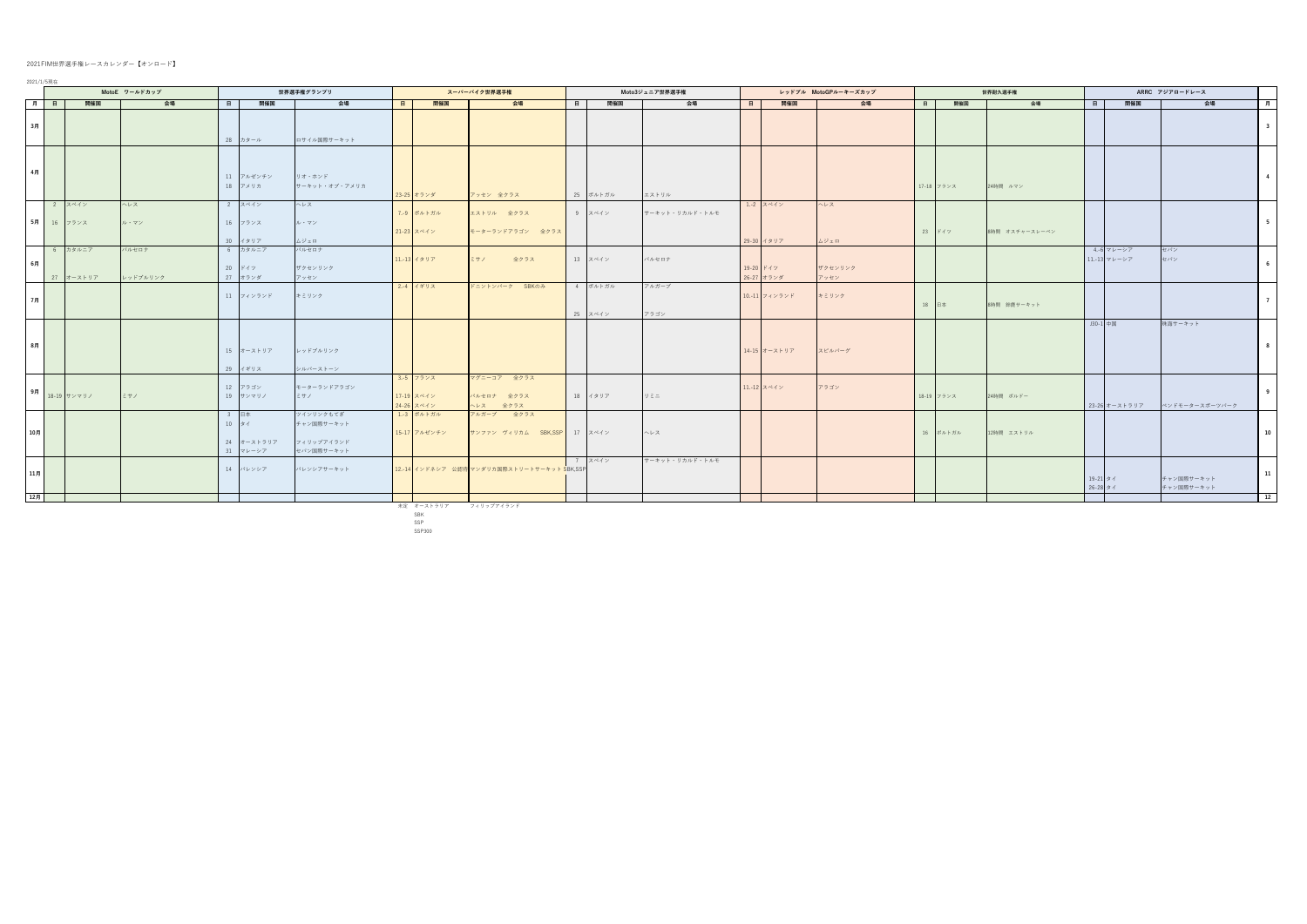## **2021 FIM World Championships Calendar 【Off Road】**

| 23-Dec |            | <b>Enduro WC and Cup</b><br>Hard Enduro world Championship |                   |                  |                                                                           |                                                                                                         |         |                                             |                        |                                  |                 |                            |                 |                      |                                     |    |                                 |                                                  | <b>Sidecar Motocross World Championship</b> |                    |                           | S1GP SuperMoto World Championship |                             |       |
|--------|------------|------------------------------------------------------------|-------------------|------------------|---------------------------------------------------------------------------|---------------------------------------------------------------------------------------------------------|---------|---------------------------------------------|------------------------|----------------------------------|-----------------|----------------------------|-----------------|----------------------|-------------------------------------|----|---------------------------------|--------------------------------------------------|---------------------------------------------|--------------------|---------------------------|-----------------------------------|-----------------------------|-------|
|        | Month Date |                                                            |                   |                  |                                                                           |                                                                                                         |         | Cross Coutry Rally WC & Cup                 |                        | <b>Trial World Championship</b>  |                 | X Trial World Championship |                 |                      | <b>World Motocross Championship</b> |    |                                 | AMA Supercross                                   |                                             |                    |                           |                                   |                             |       |
|        |            | Country                                                    | Venue             | Date<br>Country  | Event                                                                     | Date                                                                                                    | Country | <b>Event Name</b><br>Date                   | Country                | Venue                            | Country<br>Date | Venue                      | Date            | Country              | Venue                               | 16 | Date City<br>oustoon            | Venue<br>NRG Stadium                             |                                             | Date Country       | Venue                     | Country<br>Date                   | Venue                       | Month |
|        |            |                                                            |                   |                  |                                                                           |                                                                                                         |         |                                             |                        |                                  |                 |                            |                 |                      |                                     |    | 19 Houstoon                     | NRG Stadium                                      |                                             |                    |                           |                                   |                             |       |
| Jan    |            |                                                            |                   |                  |                                                                           |                                                                                                         |         |                                             |                        |                                  |                 |                            |                 |                      |                                     |    | 23 Houstoon                     | NRG Stadium                                      |                                             |                    |                           |                                   |                             | Jan   |
|        |            |                                                            |                   |                  |                                                                           |                                                                                                         |         |                                             |                        |                                  |                 |                            |                 |                      |                                     |    | 30 Indianapolis                 | ucas Oil Stadium                                 |                                             |                    |                           |                                   |                             |       |
|        |            |                                                            |                   |                  |                                                                           |                                                                                                         |         |                                             |                        |                                  |                 |                            |                 |                      |                                     |    | 2 Indianapolis                  | ucas Oil Stadium                                 |                                             |                    |                           |                                   |                             |       |
|        |            |                                                            |                   |                  |                                                                           |                                                                                                         |         |                                             |                        |                                  |                 |                            |                 |                      |                                     |    | Indianapolis                    | ucas Oil Stadium                                 |                                             |                    |                           |                                   |                             |       |
| Feb    |            |                                                            |                   |                  |                                                                           |                                                                                                         |         |                                             |                        |                                  |                 |                            |                 |                      |                                     |    | Orland                          | Camping World stadium                            |                                             |                    |                           |                                   |                             | Feb   |
|        |            |                                                            |                   |                  |                                                                           |                                                                                                         |         |                                             |                        |                                  |                 |                            |                 |                      |                                     |    | 20 Orland                       | Camping World stadium<br>State Farm Stadium      |                                             |                    |                           |                                   |                             |       |
|        |            |                                                            |                   |                  |                                                                           |                                                                                                         |         |                                             |                        |                                  |                 |                            |                 |                      |                                     |    | 23 Glendale                     |                                                  |                                             |                    |                           |                                   |                             |       |
|        |            |                                                            |                   |                  |                                                                           |                                                                                                         |         |                                             |                        |                                  | Portugal        | raga                       |                 |                      |                                     |    | 6 Daytona                       | Daytona International Speedway                   |                                             |                    |                           |                                   |                             |       |
|        |            |                                                            |                   |                  |                                                                           |                                                                                                         |         |                                             |                        |                                  | France          | Chalon-sur-Saone           |                 |                      |                                     |    | 13 Arlington                    | AT&T Stadium                                     |                                             |                    |                           |                                   |                             |       |
| Mar    |            |                                                            |                   |                  |                                                                           |                                                                                                         |         |                                             |                        |                                  |                 |                            |                 |                      |                                     |    | 16 Arlington                    | AT&T Stadium                                     |                                             |                    |                           |                                   |                             | Mar   |
|        |            |                                                            |                   |                  |                                                                           |                                                                                                         |         |                                             |                        |                                  | Austria         | Wiener Neustadt            |                 |                      |                                     |    | 20 Arlington                    | AT&T Stadium                                     |                                             |                    |                           |                                   |                             |       |
|        |            |                                                            |                   |                  |                                                                           |                                                                                                         |         |                                             |                        |                                  | ance            | ellies                     |                 |                      |                                     |    |                                 |                                                  |                                             |                    |                           |                                   |                             |       |
|        |            |                                                            |                   |                  |                                                                           |                                                                                                         |         |                                             |                        |                                  |                 |                            |                 | Oman                 | Barka                               |    |                                 |                                                  |                                             |                    |                           |                                   |                             |       |
|        |            |                                                            |                   |                  |                                                                           | 9.-13 Portugal                                                                                          |         | BP Ultimate Portugal Rally All Class        |                        |                                  | rance           |                            |                 |                      |                                     |    | 10 Atlanta                      | Itlanta Motor Speedway                           |                                             |                    |                           |                                   |                             |       |
| Apr    |            |                                                            |                   |                  |                                                                           |                                                                                                         |         |                                             |                        |                                  | Spain           | Barcelona                  |                 |                      |                                     |    | 13 Atlanta                      | Atlanta Motor Speedway<br>Atlanta Motor Speedway |                                             |                    |                           |                                   |                             | Apr   |
|        |            |                                                            |                   |                  |                                                                           |                                                                                                         |         |                                             |                        |                                  |                 |                            |                 |                      | M                                   |    | 17 Atlanta<br>24 Salt Lake City | Rice-Eccles Stadium                              |                                             |                    |                           |                                   |                             |       |
|        |            |                                                            |                   |                  |                                                                           |                                                                                                         |         |                                             |                        |                                  | rance           |                            |                 |                      |                                     |    | 1 Salt Lake City                | Rice-Eccles Stadium                              |                                             |                    |                           |                                   |                             |       |
|        |            |                                                            |                   | 7,8,9 Portugal   | Extreme XL Lagres                                                         |                                                                                                         |         |                                             |                        |                                  |                 |                            |                 | Portugal             | Agueda                              |    |                                 |                                                  | 16 Ukraine                                  |                    | Kiev Bucha                |                                   |                             |       |
| May    |            |                                                            |                   |                  |                                                                           |                                                                                                         |         |                                             | 4.-16 Japan            | <b>Motegi</b>                    |                 |                            |                 |                      |                                     |    |                                 |                                                  | 23 France                                   |                    |                           | 23 Italy                          | Castelletto di Branduzzzo   | May   |
|        |            |                                                            |                   |                  |                                                                           |                                                                                                         |         |                                             |                        |                                  |                 |                            |                 | Netherlands          |                                     |    |                                 |                                                  |                                             |                    |                           |                                   |                             |       |
|        |            |                                                            |                   |                  |                                                                           |                                                                                                         |         |                                             |                        |                                  |                 |                            |                 | many                 | atschenthal                         |    |                                 |                                                  |                                             |                    |                           |                                   |                             |       |
|        |            |                                                            |                   | 3,4,5,6 Austria  | Red Bull Erzbergrodeo                                                     |                                                                                                         |         |                                             |                        | kolov W 125                      |                 |                            |                 |                      |                                     |    |                                 |                                                  |                                             |                    |                           |                                   |                             |       |
| June   |            |                                                            |                   |                  |                                                                           | -13 Kazakhstan                                                                                          |         | Rally Kazakhstan All except CAT22 RA 12.    | 3 Italy                | mezzo W 125 E                    |                 |                            |                 | ussia                | rlyonok                             |    |                                 |                                                  |                                             | zech Republic      | ramolin                   |                                   |                             |       |
|        |            | Portugal                                                   | alpacos<br>$\sim$ |                  |                                                                           |                                                                                                         |         |                                             |                        |                                  |                 |                            |                 | Latvia               | Kegumus                             |    |                                 |                                                  | 20                                          | The Netherlands    | <b>Markelo</b>            |                                   |                             |       |
|        |            |                                                            |                   |                  |                                                                           |                                                                                                         |         |                                             |                        |                                  |                 |                            |                 |                      |                                     |    |                                 |                                                  | 4                                           |                    |                           |                                   | ona:                        |       |
|        |            |                                                            |                   | 10,11 Italy      |                                                                           | 1 Russia                                                                                                |         | Ikway Rally All except CAT2 Rally2 3.-4 TBA | England                | TBA W<br><b>Tong 125</b>         |                 |                            |                 | donesia<br>ndonesia  | lakarta<br>Semarang                 |    |                                 |                                                  | 11 France                                   | Estonia            | ange Motokeskus<br>fendic |                                   |                             |       |
| July   |            | 16-18 Estonia                                              | Saaremaa          |                  |                                                                           |                                                                                                         |         |                                             |                        |                                  |                 |                            |                 |                      |                                     |    |                                 |                                                  |                                             |                    |                           |                                   |                             | July  |
|        |            | reden                                                      | kovde             | 28,29,30 Romania | Red Bull Romaniacs                                                        |                                                                                                         |         |                                             |                        |                                  |                 |                            |                 | zech                 |                                     |    |                                 |                                                  |                                             |                    |                           | Czech Republlic<br>25             | Vusoke Myto                 |       |
|        |            |                                                            |                   |                  |                                                                           |                                                                                                         |         |                                             |                        |                                  |                 |                            |                 | elgium               | nmel                                |    |                                 |                                                  |                                             | 1 Czech Republic   |                           |                                   |                             |       |
|        |            |                                                            |                   |                  |                                                                           |                                                                                                         |         |                                             |                        |                                  |                 |                            | $31$ July- $1A$ | ireece               | Megalopis J85, J125, J65 Cup        |    |                                 |                                                  |                                             |                    |                           |                                   |                             |       |
| Aug    |            |                                                            |                   | 14,15 USA        | Red Bull TKO                                                              | 13.-22 Brazil                                                                                           |         | Rally Do Sertoes All except CAT2 RALLY2 GR2 |                        |                                  |                 |                            |                 | weden                | Iddevalla                           |    |                                 |                                                  |                                             |                    |                           |                                   |                             | Aug   |
|        |            |                                                            |                   |                  |                                                                           |                                                                                                         |         |                                             |                        |                                  |                 |                            |                 |                      |                                     |    |                                 |                                                  |                                             |                    |                           |                                   |                             |       |
|        |            |                                                            |                   |                  |                                                                           |                                                                                                         |         |                                             | 22 Andorra<br>9 France | Sant Julia 125 E<br>Cahors 125 E |                 |                            |                 | Finland<br>29 Russia | Litti-KimiRing<br>gora Drive        |    |                                 |                                                  |                                             | hnehertiy          | genburg                   | Spain                             | rcarei                      |       |
|        |            |                                                            |                   |                  |                                                                           |                                                                                                         |         |                                             |                        |                                  |                 |                            |                 |                      |                                     |    |                                 |                                                  | $-5$                                        | ovenia             | Orehova Vas               |                                   | triere                      |       |
|        |            |                                                            |                   |                  |                                                                           |                                                                                                         |         |                                             | 11.-12 Spain           | Baiona W                         |                 |                            |                 | 12 Turkey            | Afyonkarahisar<br>W                 |    |                                 |                                                  |                                             |                    |                           |                                   |                             |       |
| Sep    |            |                                                            |                   | 18,19 Poland     |                                                                           |                                                                                                         |         |                                             | TDN18-1Portugal        | Gouveia                          |                 |                            |                 | 19 China             | <b>TBA</b>                          |    |                                 |                                                  |                                             | 19 The Netherlands |                           | 19 France                         | Carole SuperMoto of Nations | Sep   |
|        |            |                                                            |                   |                  |                                                                           |                                                                                                         |         |                                             |                        |                                  |                 |                            | <b>MXN</b>      | 2 Italy              | iola.                               |    |                                 |                                                  | 26                                          | Germany            | dersherg                  |                                   |                             |       |
|        |            |                                                            |                   | 1.2.3 Spain      | ixpania Hard Enduro                                                       |                                                                                                         |         |                                             |                        |                                  |                 |                            |                 |                      |                                     |    |                                 |                                                  |                                             |                    |                           |                                   |                             |       |
|        |            | ermany                                                     | copau             |                  |                                                                           | 8.-13 Morocco                                                                                           |         | Rallye Du Maroc All Class                   |                        |                                  | Andorra         | Andorra la Vella           |                 | France               | St Jean d'Angely                    |    |                                 |                                                  |                                             |                    |                           |                                   |                             |       |
| Oct    | $15-11$    | France                                                     | angeac            |                  |                                                                           |                                                                                                         |         |                                             |                        |                                  |                 |                            |                 | pain                 | Intu Xanadu-Arroyomolinos w         |    |                                 |                                                  |                                             |                    |                           | Gibraltar                         | ibraltar                    | Oct   |
|        |            |                                                            |                   |                  | tzenRodeo                                                                 |                                                                                                         |         |                                             |                        |                                  |                 |                            |                 | <b>TRA</b>           |                                     |    |                                 |                                                  |                                             |                    |                           |                                   |                             |       |
|        |            |                                                            |                   | many             |                                                                           |                                                                                                         |         |                                             |                        |                                  |                 |                            |                 |                      |                                     |    |                                 |                                                  |                                             |                    |                           |                                   |                             |       |
|        |            |                                                            |                   |                  |                                                                           |                                                                                                         |         |                                             |                        |                                  | BA TRA          |                            |                 | 14 Argentina         | lauen                               |    |                                 |                                                  |                                             |                    |                           |                                   |                             |       |
| Nov    |            |                                                            |                   |                  |                                                                           |                                                                                                         |         |                                             |                        |                                  | 20 TBA          | <b>TBA</b>                 |                 |                      |                                     |    |                                 |                                                  |                                             |                    |                           |                                   |                             | Nov   |
|        |            |                                                            |                   |                  |                                                                           |                                                                                                         |         |                                             |                        |                                  | TBA             |                            |                 |                      |                                     |    |                                 |                                                  |                                             |                    |                           |                                   |                             |       |
|        | Dec        |                                                            |                   |                  |                                                                           | 6.-12 UAE                                                                                               |         | Abu Dhabi Desert Challenge All Class        |                        |                                  |                 |                            |                 |                      |                                     |    |                                 |                                                  |                                             |                    |                           |                                   |                             | Dec   |
|        |            | Class Enduro Open<br>Seniors                               |                   |                  |                                                                           | FIM World Championship:<br>.FIM Cross-Country Rallies World Championship                                |         |                                             | W<br>125               | GP W, TR2 W<br>TR125             |                 |                            |                 | Class MXGP<br>MX2    |                                     |    |                                 |                                                  |                                             |                    |                           |                                   |                             |       |
|        |            | Juniors                                                    |                   |                  | .Category 1: RallyGP - Group 1: Moto-Rally, for riders and manufacturers. |                                                                                                         |         |                                             | E                      | TRE                              |                 |                            |                 | w Women              |                                     |    |                                 |                                                  |                                             |                    |                           |                                   |                             |       |
|        |            | Youth                                                      |                   |                  |                                                                           | Moto-Rally: Production/Prototypes Motorcycles.                                                          |         |                                             |                        |                                  |                 |                            |                 |                      |                                     |    |                                 |                                                  |                                             |                    |                           |                                   |                             |       |
|        |            |                                                            |                   |                  |                                                                           | <b>FIM Prizes:</b>                                                                                      |         |                                             |                        |                                  |                 |                            |                 |                      |                                     |    |                                 |                                                  |                                             |                    |                           |                                   |                             |       |
|        |            |                                                            |                   |                  |                                                                           | .FIM Cross-Country Rallies World Cup                                                                    |         |                                             |                        |                                  |                 |                            |                 |                      |                                     |    |                                 |                                                  |                                             |                    |                           |                                   |                             |       |
|        |            |                                                            |                   |                  |                                                                           | .Category 1: RallyGP - Class 1: Women, for riders<br>.Category 1: RallyGP - Class 2: Junior, for riders |         |                                             |                        |                                  |                 |                            |                 |                      |                                     |    |                                 |                                                  |                                             |                    |                           |                                   |                             |       |
|        |            |                                                            |                   |                  |                                                                           | .Category 2: Rally2 - Group 1: Moto-Rally                                                               |         |                                             |                        |                                  |                 |                            |                 |                      |                                     |    |                                 |                                                  |                                             |                    |                           |                                   |                             |       |
|        |            |                                                            |                   |                  |                                                                           | .Category 2: Rally2 - Group 2: Moto-Enduro                                                              |         |                                             |                        |                                  |                 |                            |                 |                      |                                     |    |                                 |                                                  |                                             |                    |                           |                                   |                             |       |
|        |            |                                                            |                   |                  |                                                                           | .Category 2: Rally2 - Group 3: Quads                                                                    |         |                                             |                        |                                  |                 |                            |                 |                      |                                     |    |                                 |                                                  |                                             |                    |                           |                                   |                             |       |
|        |            |                                                            |                   |                  | .FIM Cross-Country Rallies Adventure Trophy (zero assistance)             | .Category 3: SSV - for Driver and Co-Driver                                                             |         |                                             |                        |                                  |                 |                            |                 |                      |                                     |    |                                 |                                                  |                                             |                    |                           |                                   |                             |       |
|        |            |                                                            |                   |                  | .Category 2: Rally2 - Group 1 (Moto-Rally) and Group 3 (Quads)            |                                                                                                         |         |                                             |                        |                                  |                 |                            |                 |                      |                                     |    |                                 |                                                  |                                             |                    |                           |                                   |                             |       |
|        |            |                                                            |                   |                  |                                                                           | .FIM Cross- Country Veteran's Trophy                                                                    |         |                                             |                        |                                  |                 |                            |                 |                      |                                     |    |                                 |                                                  |                                             |                    |                           |                                   |                             |       |
|        |            |                                                            |                   |                  |                                                                           | .Category 1: RallyGP - Class 3: Veteran Riders                                                          |         |                                             |                        |                                  |                 |                            |                 |                      |                                     |    |                                 |                                                  |                                             |                    |                           |                                   |                             |       |